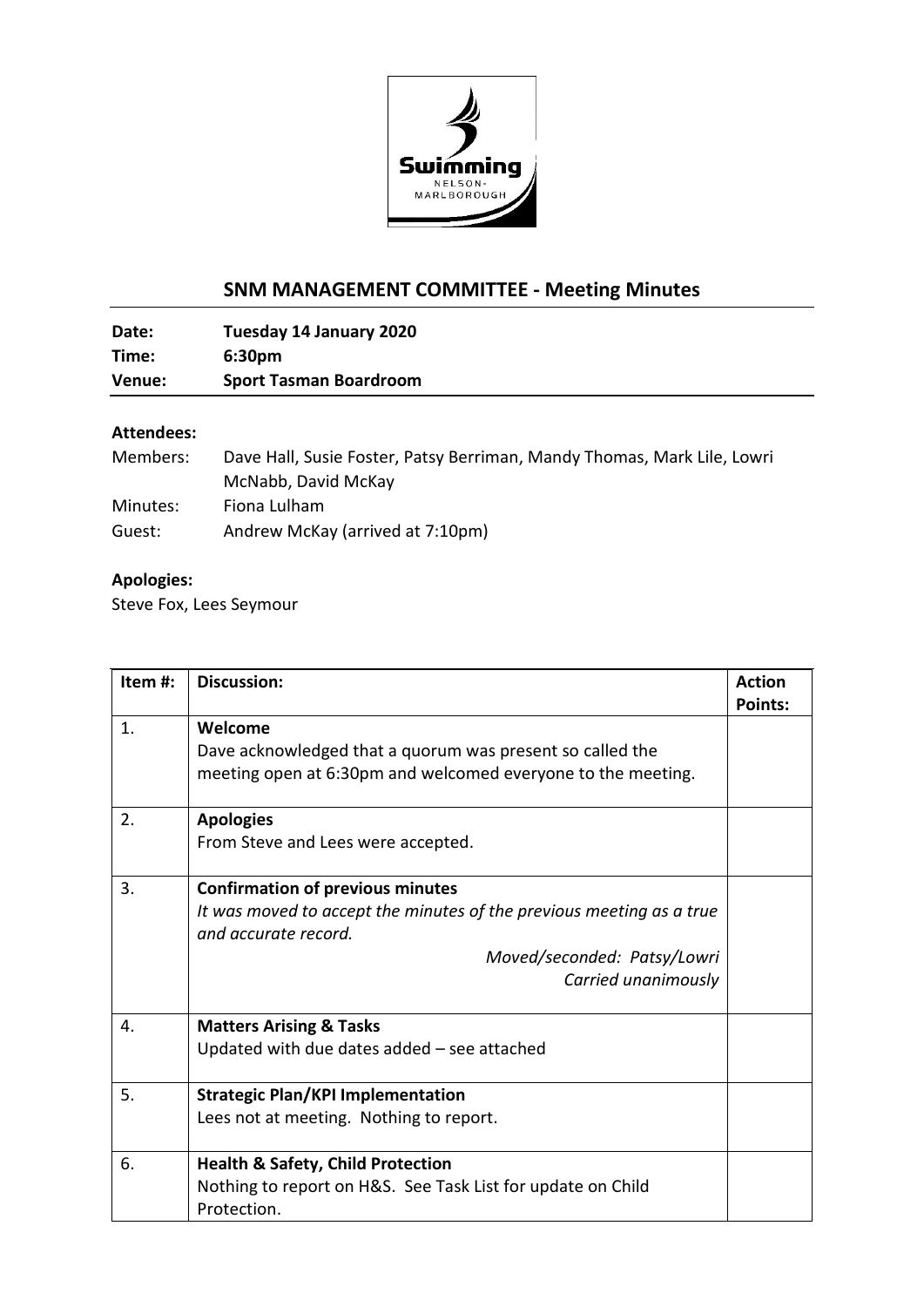| 7.  | <b>Secretary Report</b>                                                                                                                                                                                                                                                                                                                                                                                                                                                                                                                                                                                                                                                                                                                                                                                                                                                                                                                                                               |                        |
|-----|---------------------------------------------------------------------------------------------------------------------------------------------------------------------------------------------------------------------------------------------------------------------------------------------------------------------------------------------------------------------------------------------------------------------------------------------------------------------------------------------------------------------------------------------------------------------------------------------------------------------------------------------------------------------------------------------------------------------------------------------------------------------------------------------------------------------------------------------------------------------------------------------------------------------------------------------------------------------------------------|------------------------|
|     | Tabled. No matters arising.                                                                                                                                                                                                                                                                                                                                                                                                                                                                                                                                                                                                                                                                                                                                                                                                                                                                                                                                                           |                        |
|     |                                                                                                                                                                                                                                                                                                                                                                                                                                                                                                                                                                                                                                                                                                                                                                                                                                                                                                                                                                                       |                        |
| 8.  | <b>Treasurer Report</b><br>Susie presented a verbal report:<br>NBS current account \$9,212.76<br>ANZ account balance \$21,743.50<br>Internet banking is now up and running with NBS<br>Nicky Douglas is an authorised signatory and Susie will<br>-<br>organise for Dave to go on as a signatory and authoriser.<br>SNM needs to move funds from ANZ to NBS. To expedite<br>this, Susie has asked that Hamish Neill (SNM Life Member)<br>assist Susie moving the funds as he is a current signatory on<br>the ANZ account.<br>It was moved that Susie would ask Hamish Neill to assist her with<br>moving/approving the transfer of funds from ANZ to NBS.<br>Moved/seconded: Susie/Dave<br>Carried unanimously                                                                                                                                                                                                                                                                       | AP <sub>2</sub><br>AP3 |
|     | NBS are also interested in sponsoring SNM. Susie to progress talks<br>with Howie Timms.                                                                                                                                                                                                                                                                                                                                                                                                                                                                                                                                                                                                                                                                                                                                                                                                                                                                                               | AP4                    |
| 9.  | <b>Registrar Report</b><br>Patsy's report was tabled and discussed.<br>SNM C&T was a great event and very successful.<br>Suggested that clubs hosting SNM meets could opt to have<br>ribbons collected by TMs as is done at Wellington Champs.<br>Clubs discretion how they organise this.<br>Refunds (less credit card charges) were approved. Susie to<br>organise<br>It was noted that lane hire costs have increased (quite<br>-<br>substantially) at Nayland.<br>Arrangements for SNM Short Course are underway<br>$\qquad \qquad \blacksquare$<br>Arrangement for SI Champs are also underway. Nb. Dave is<br>the SNM representative on the Mako Committee<br>Nelson to host Tasman SS Champs<br>$\blacksquare$<br>SNM records from State Team Championships, BSC Summer<br>Meet, TSC Xmas Ribbon Meet & SNM C&T meet were<br>presented.<br>It was moved to ratify the SNM Records as set out in the Registrars<br>Report.<br>Moved/seconded: Patsy/Dave<br>Carried unanimously | AP5                    |
| 10. | <b>Publicity/Communication Report</b><br>Verbal report from Mark. He is preparing media releases on the<br>recent Open Water achievements by Tasman swimmers and results<br>from SNM C&T. Wellington Champs is also coming up.                                                                                                                                                                                                                                                                                                                                                                                                                                                                                                                                                                                                                                                                                                                                                        |                        |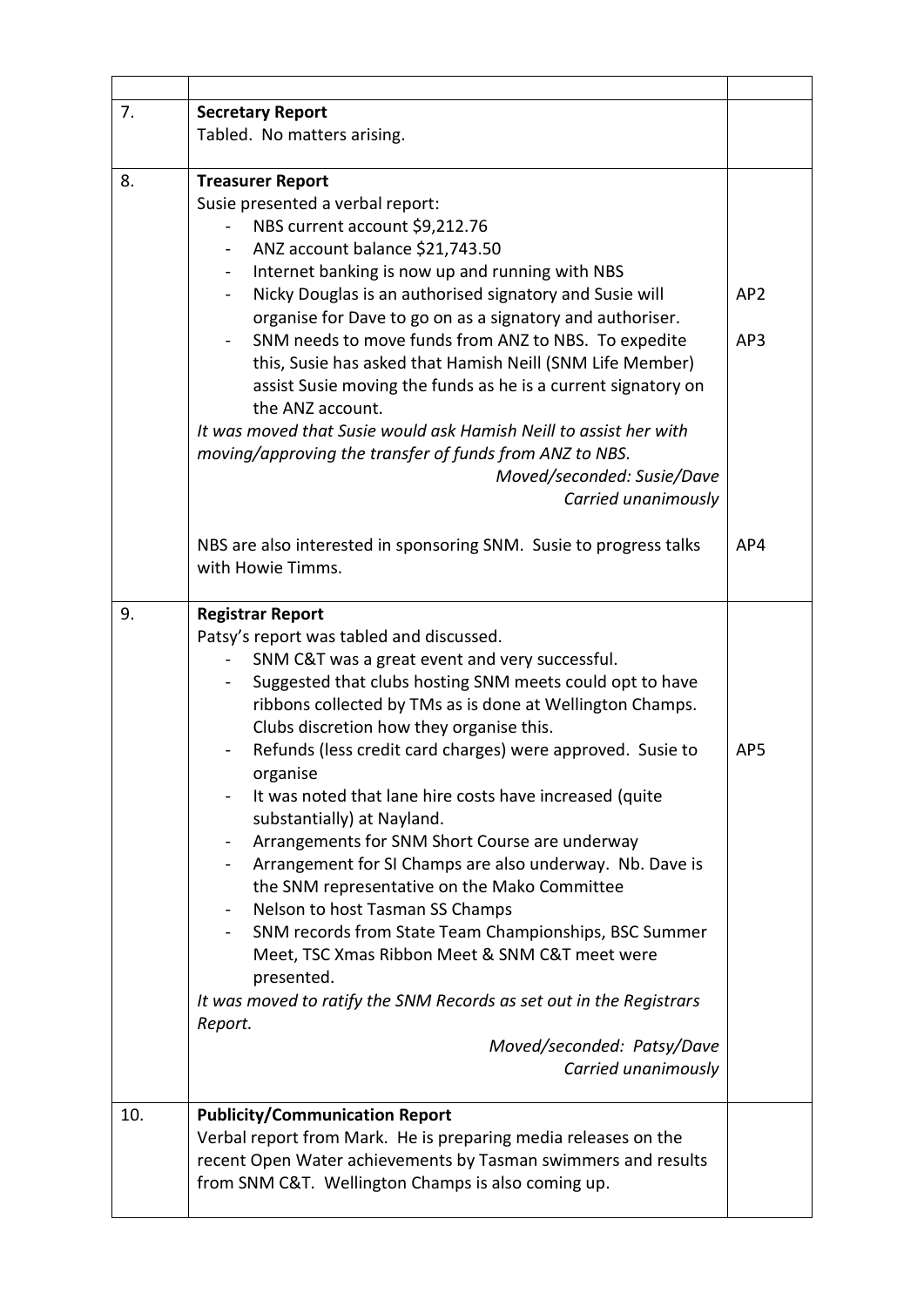| 11. | <b>Funding Report</b><br>Discussed a funding "wishlist". Fiona will put together a funding<br>plan for 2020 to present at next meeting.                                                                                                                                                                                                                                                                                                                                                                                                                                                                                                                                                                                                                    | AP <sub>6</sub>                    |
|-----|------------------------------------------------------------------------------------------------------------------------------------------------------------------------------------------------------------------------------------------------------------------------------------------------------------------------------------------------------------------------------------------------------------------------------------------------------------------------------------------------------------------------------------------------------------------------------------------------------------------------------------------------------------------------------------------------------------------------------------------------------------|------------------------------------|
| 12. | <b>SNZ Liaison Report</b><br>Chair Level (no report as no SNZ meetings)<br>Administration Level: Patsy provided a verbal report. Child<br>Protection and police vetting are concerns for SNZ and high<br>on their list of priorities.                                                                                                                                                                                                                                                                                                                                                                                                                                                                                                                      |                                    |
| 13. | <b>Technical Update</b><br>Current list of SNM officials is quite old. Patsy to generate updated<br>list from the database and circulate.                                                                                                                                                                                                                                                                                                                                                                                                                                                                                                                                                                                                                  | AP7                                |
| 14. | <b>Coaching Report</b><br>No report presented.                                                                                                                                                                                                                                                                                                                                                                                                                                                                                                                                                                                                                                                                                                             |                                    |
| 15. | <b>Club Updates</b><br>Waimea - David advised that Waimea have 2 hearing impaired<br>swimmers. Could the region help in providing lights for starting<br>blocks? Fiona to look into funding options.<br>Tasman - Mandy reported on the great success Tasman swimmers<br>achieved at the recent Open Water Championships with 4 swimmers<br>now hoping to qualify for the World Junior Open Water Champs<br>later this year.<br>Note: Can SNM offer any funding options to regional swimmers<br>making NZ representative teams?<br>Blenheim - Lowri reported on George Glover's fantastic fundraising<br>swim in the Queen Charlotte Sound raising over \$64,000 for youth<br>mental health. Discussed drop off of swimmers leaving for boarding<br>school. | AP <sub>6</sub>                    |
| 16. | <b>General Business</b><br>SNZ Competition Restructure & Competition Pathway<br>i)<br>Review. Robust discussion ensued about merits and<br>downside of proposed new structure. Decided that<br>feedback would be sought from clubs (deadline 7<br>February) and Mark would organise a meeting with<br>coaches at SNM LC meet. Feedback would be collated<br>and discussed for 11 February meeting<br>Affiliation Fees. The increase in SNZ fees was noted.<br>ii)<br>SNM Board will need to approve that SNM covers the<br>registration fees of regional technical officials. Suggested<br>that the Board covers the fees of officials who have done<br>a minimum of 2 meets over the past 12 months. Fiona to<br>include on Board agenda of next meeting. | AP <sub>8</sub><br>AP <sub>9</sub> |